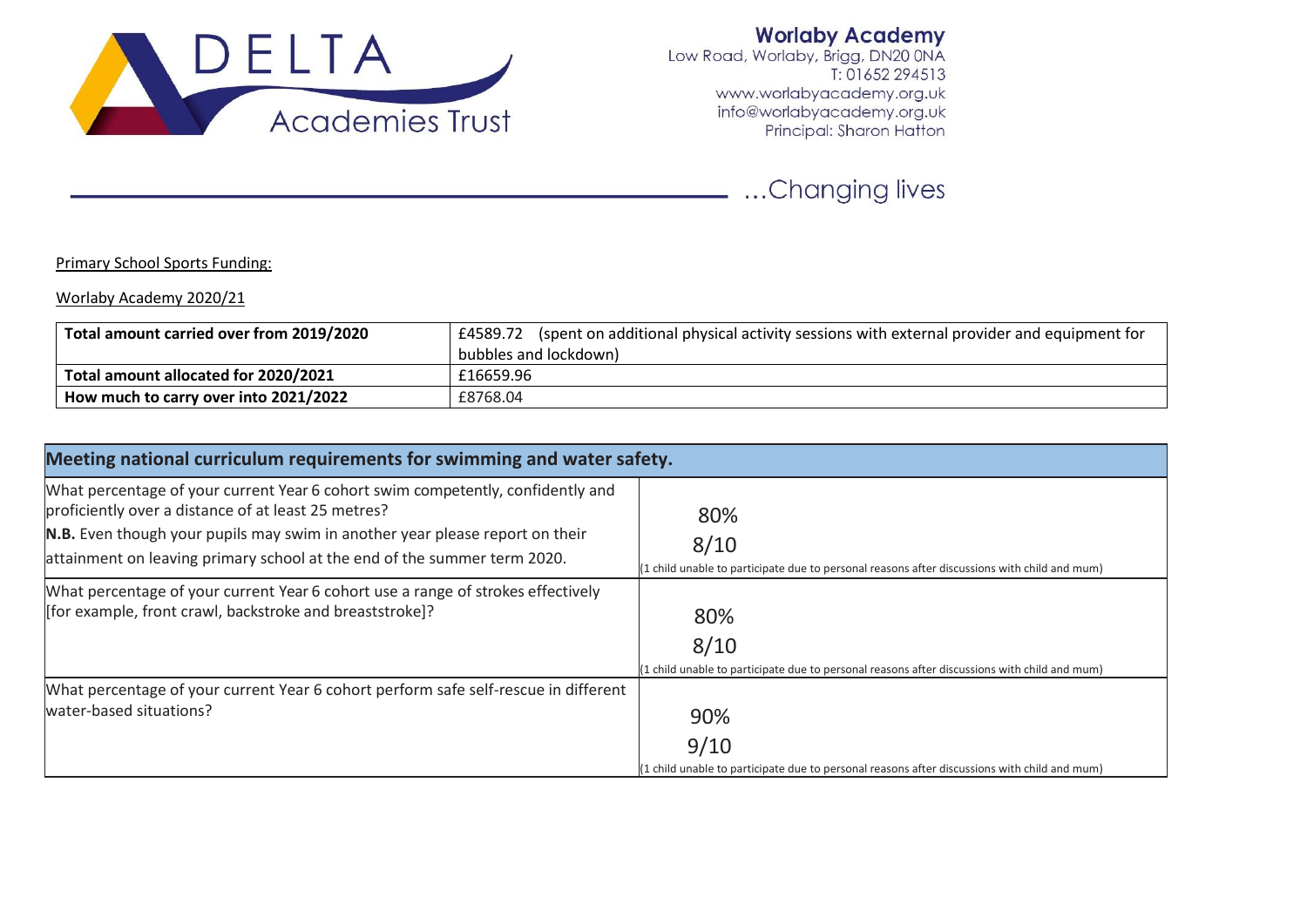| Schools can choose to use the Primary PE and Sport Premium to provide additional | Yes |
|----------------------------------------------------------------------------------|-----|
| provision for swimming but this must be for activity over and above the national |     |
| curriculum requirements. Have you used it in this way?                           |     |
|                                                                                  |     |

## \*GAT = Get Ahead Team (Local Authority Sports Network)

| <b>INTENT</b>                                                                                                                                                | <b>IMPLEMENTATION/COSTING</b>                                                                                                                                                                                                                                      | <b>IMPACT</b>                                                                                                                                                                                                                                           | <b>SUSTAINABILITY/NEXT STEPS</b>                                                                                                                                                                                                                                                                                                   |
|--------------------------------------------------------------------------------------------------------------------------------------------------------------|--------------------------------------------------------------------------------------------------------------------------------------------------------------------------------------------------------------------------------------------------------------------|---------------------------------------------------------------------------------------------------------------------------------------------------------------------------------------------------------------------------------------------------------|------------------------------------------------------------------------------------------------------------------------------------------------------------------------------------------------------------------------------------------------------------------------------------------------------------------------------------|
| 1. Engage all pupils in regular physical activity (30 mins)                                                                                                  | 31% of allocation:                                                                                                                                                                                                                                                 |                                                                                                                                                                                                                                                         |                                                                                                                                                                                                                                                                                                                                    |
| Provide additional physical<br>activity to PE lessons.                                                                                                       | £3075 for year for external provider to<br>come in and do additional physical<br>activity session for target groups.<br>This increased after lockdown 3 to ensure<br>every year group had an additional<br>activity session on top of 2 hour weekly<br>PE session. | *Increased physical activity levels<br>*Increased provision to advocate healthy,<br>active lifestyle and emotional well-being,<br>which has positive impact on improving<br>concentration and learning.                                                 | Supporting further development of PE<br>skills and increased physical activity,<br>helps confidence and self-belief in being<br>able to complete physical activity.<br>Physical activity supporting<br>concentration and learning will also<br>increase confidence and self-belief in<br>completing academic work.                 |
| Provide targeted time for<br>additional physical activity to PE<br>lessons.                                                                                  | As part of the above cost not additional<br>from external provider.                                                                                                                                                                                                | *Opportunity for children with low PE<br>attainment, physical or emotional needs, to<br>receive bespoke support to increase skills,<br>ability or physical or emotional health as<br>identified for their needs.<br>Increased physical activity levels. | Supporting further development of PE<br>skills and increased physical activity,<br>helps confidence and self-belief in being<br>able to complete physical activity.<br>Physical activity supporting<br>concentration and learning has and will<br>continue to increase confidence and self-<br>belief in completing academic work. |
| Provide equipment and<br>resources for individual bubbles<br>during break and lunchtime and<br>ensure they remain separated<br>for pandemic safety measures. | Equipment & storage £931.98                                                                                                                                                                                                                                        | *Children provided with opportunities to<br>ensure activity safely without cross<br>contamination of bubbles during COVID<br>pandemic.                                                                                                                  | *Additional equipment and resources<br>which will allow activity to continue in<br>the future.<br>Allocate areas outside for different<br>activities to be led by children when<br>mixing is permitted.                                                                                                                            |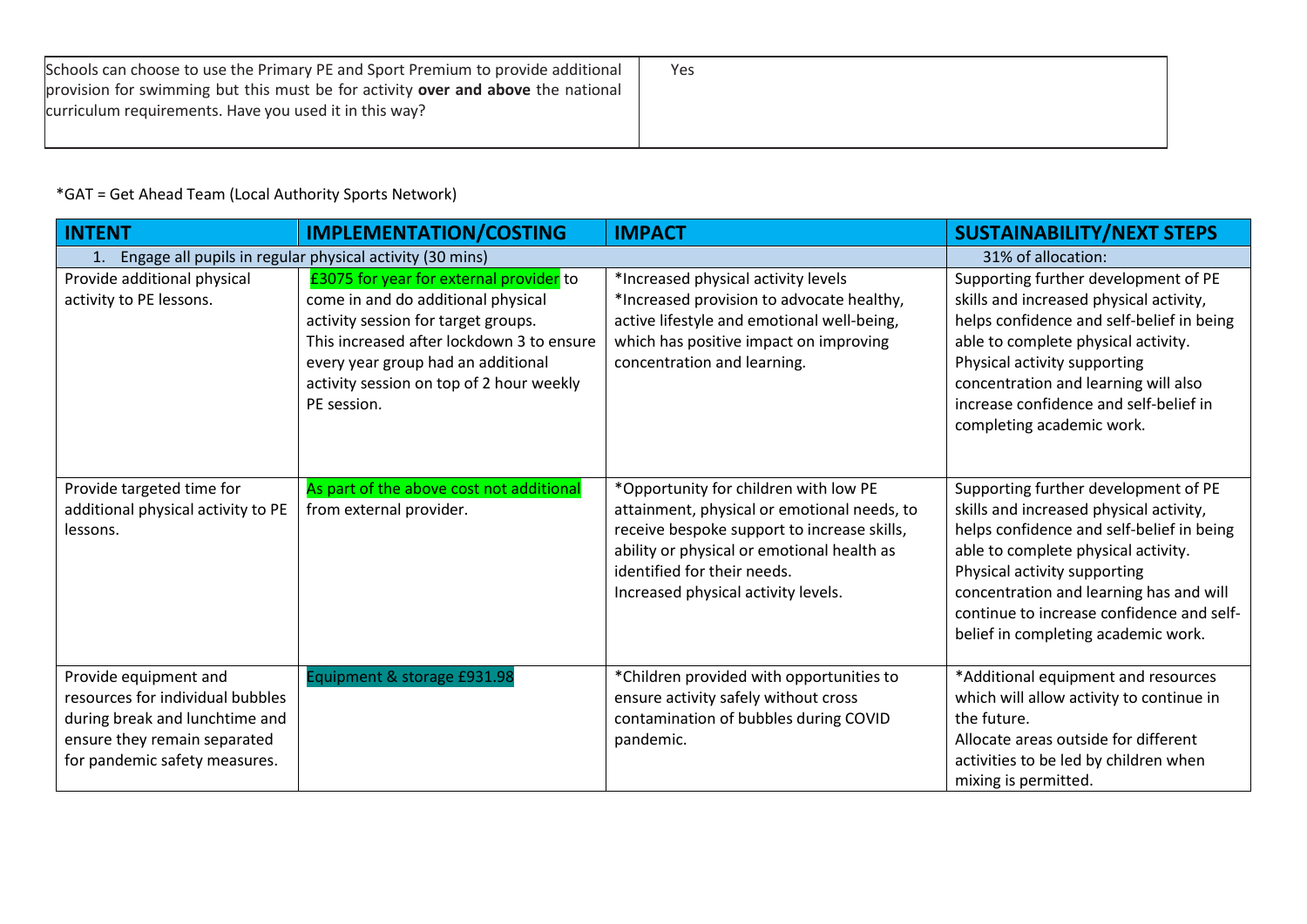|                                                                                                                                                                                                         |                                                                                                                                                                                                                   |                                                                                                                                                                                                                                                                                                                                       | *Rolling programmes to replace<br>equipment allows children access to up<br>to date and new equipment.                                                |
|---------------------------------------------------------------------------------------------------------------------------------------------------------------------------------------------------------|-------------------------------------------------------------------------------------------------------------------------------------------------------------------------------------------------------------------|---------------------------------------------------------------------------------------------------------------------------------------------------------------------------------------------------------------------------------------------------------------------------------------------------------------------------------------|-------------------------------------------------------------------------------------------------------------------------------------------------------|
| Support children at home to be<br>active during Lockdown 3                                                                                                                                              | As part of *GAT subscription. £2200<br>Weekly key stage resources sent home<br>for physical activity ideas to be<br>completed as part of remote learning.                                                         | *Children/parents excited to share<br>photographic and verbal feedback enjoying<br>activities.                                                                                                                                                                                                                                        | *Children continued to complete<br>physical activity, despite being unable to<br>complete class PE sessions.                                          |
| Support children at home to be<br>active during Lockdown 3                                                                                                                                              | Whole school challenge set (for children<br>and adults) to complete physical activity<br>to accumulate miles to collectively<br>virtually travel from John O'Groats to<br>Land's End.                             | *Children, parents and staff engaged to<br>complete the challenge and beyond, feeling a<br>sense of community and togetherness with<br>the school (despite working remotely). This<br>supported physical and mental health.<br>Everyone enjoying seeing the progress plotted<br>on a map each week during virtual school<br>assembly. | A whole school contribution which will<br>be continued moving forward during<br>holiday times to encourage continued<br>thought of physical activity. |
| Support children at home to be<br>active during Lockdown 3                                                                                                                                              | Purchased whole school skipping ropes<br>for each child during lockdown, to<br>participate in whole school challenge of<br>number of skips. £107.95                                                               | *Piece of equipment provided for each child<br>to keep at home to encourage activity at<br>home.                                                                                                                                                                                                                                      | Children can continue to be active at<br>home.                                                                                                        |
| We were 'Sported' by the local<br>GAT as part of an initiative<br>recognising schools supporting<br>and encouraging physical<br>activity during lockdown, thus<br>we supported our children<br>further. | Variety of different equipment received,<br>which we supplemented to ensure every<br>family received a further piece of<br>equipment during lockdown. (part of<br>equipment cost listed above, not<br>additional) | *Further opportunity for every family to<br>remain active.                                                                                                                                                                                                                                                                            |                                                                                                                                                       |
| <b>INTENT</b>                                                                                                                                                                                           | <b>IMPLEMENTATION/COSTING</b>                                                                                                                                                                                     | <b>IMPACT</b>                                                                                                                                                                                                                                                                                                                         | <b>SUSTAINABILITY/NEXT STEPS</b>                                                                                                                      |
| 2. Raise the profile of PE and sport across the school as a tool for whole school improvement.                                                                                                          |                                                                                                                                                                                                                   |                                                                                                                                                                                                                                                                                                                                       | 20% of allocation:                                                                                                                                    |
| Demonstrating the importance                                                                                                                                                                            | *As in key indicator 1, repeat cost not                                                                                                                                                                           | *The profile of PE is of high importance in                                                                                                                                                                                                                                                                                           | *Supporting further development of PE                                                                                                                 |
| of PE and physical activity to                                                                                                                                                                          | additional: Events in school.                                                                                                                                                                                     | school with expectations high. Children                                                                                                                                                                                                                                                                                               | skills and increased physical activity,                                                                                                               |
| promote healthy lifestyle - both                                                                                                                                                                        | *Co-ordinator to plan and hold events in<br>school and local cluster: £1700 (part of                                                                                                                              | continue to participate enthusiastically in<br>regular lessons, with clear progress noted                                                                                                                                                                                                                                             | helps confidence and self-belief in being                                                                                                             |
| physically and mentally,                                                                                                                                                                                | Get Ahead Partnership - school events)                                                                                                                                                                            | through assessments.                                                                                                                                                                                                                                                                                                                  | able to complete physical activity.                                                                                                                   |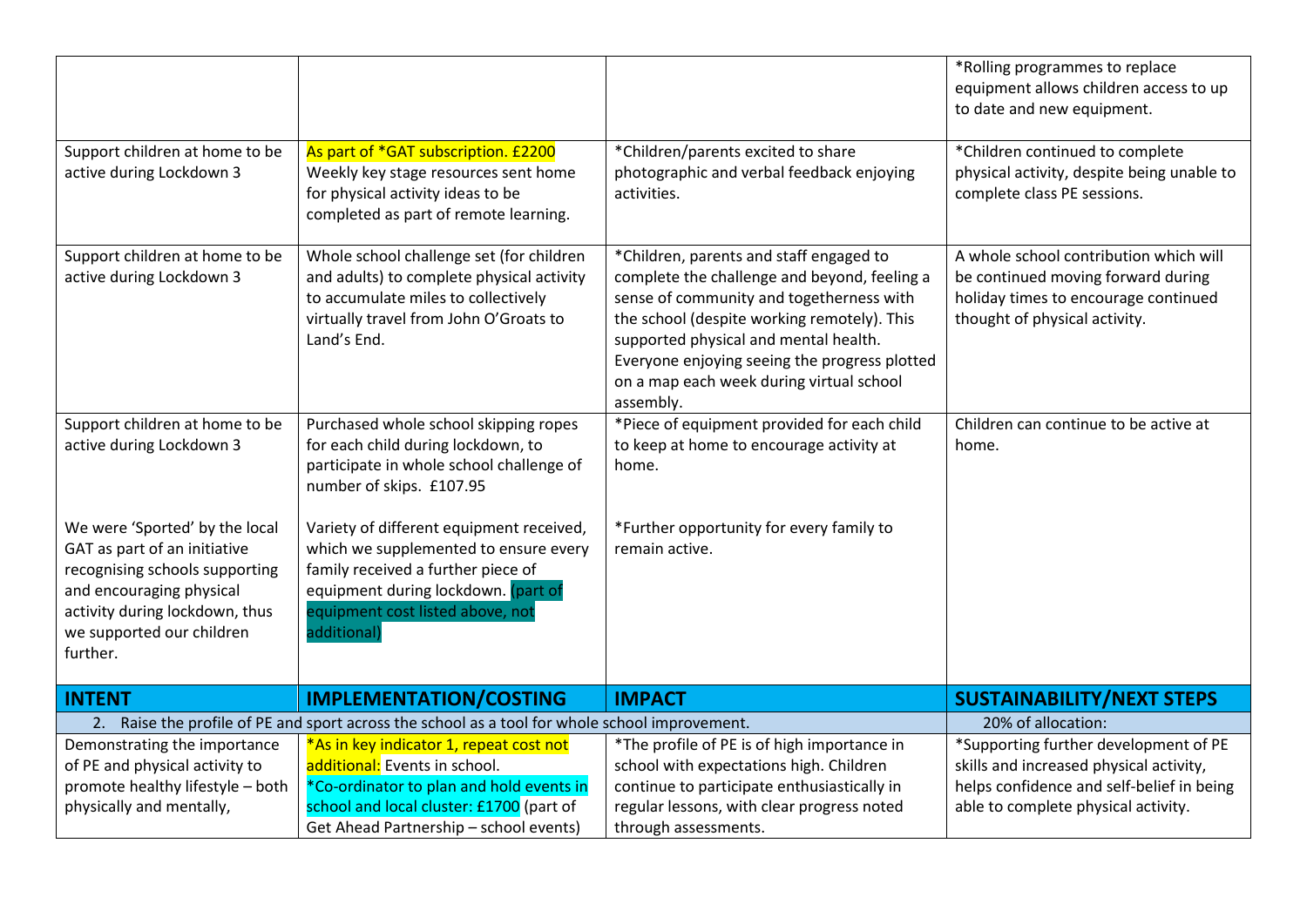| therefore supporting all         | *As in key indicator 1, repeat cost not                                             | Children participate in activities during break  | Physical activity supporting             |
|----------------------------------|-------------------------------------------------------------------------------------|--------------------------------------------------|------------------------------------------|
| learning opportunities.          | additional: Children receiving additional                                           | times.                                           | concentration and learning will also     |
|                                  | PE sessions to support emotional and                                                |                                                  | increase confidence and self-belief in   |
|                                  | physical health.                                                                    |                                                  | completing academic work.                |
|                                  | *All children in KS2 attended swimming                                              | *Additional to regular school swimming, all      |                                          |
|                                  | lessons.                                                                            | children in KS2 were given the opportunity to    | *Opportunity to achieve national         |
|                                  | Cost allocated for additional lessons:                                              | attend swimming. This supported aim to reach     | curriculum expectation in swimming or    |
|                                  | £837.75                                                                             | national curriculum swimming expectation or      | make progress towards achievement        |
|                                  | Additional Transport: £640.00                                                       | refresh and further their swimming skills, after | next year.                               |
|                                  | *Recognition of participation within                                                | almost a year of swimming pool closure due       |                                          |
|                                  | school lessons; participation of physical                                           | to the pandemic.                                 |                                          |
|                                  | activities and events at and during school                                          | Also, a further opportunity for physical         |                                          |
|                                  | time, as well as outside school time;                                               | activity, supporting physical and emotional      |                                          |
|                                  | recognizing achievements away from                                                  | health and well-being.                           |                                          |
|                                  | school such as swimming lesson badges                                               |                                                  |                                          |
|                                  | and awards, dancing exams and shows,                                                |                                                  |                                          |
|                                  | external golf, tennis, cricket, football                                            |                                                  |                                          |
|                                  | clubs. Coverage of all these activities                                             |                                                  |                                          |
|                                  | within school assemblies and on the                                                 |                                                  |                                          |
|                                  | newsletter.                                                                         |                                                  |                                          |
| Promote wider society sport to   | Time cost to update boards, newsletters,                                            | *Highlights British values of sportsmanship,     | *Supports PSHE work developing the       |
| highlight British values.        | communication.                                                                      | respect, resilience, determination, equality     | 'whole' person as children progress and  |
|                                  |                                                                                     | through school participation of sports.          | grow up in modern society.               |
|                                  |                                                                                     |                                                  |                                          |
| Provide knowledge of healthy     | Ensure adequate equipment to support                                                | *Raising children and parent's awareness of      | *Will support and develop children's     |
| lifestyle/food.                  | lesson for healthy eating.                                                          | healthy lifestyle, which has positive impact on  | knowledge of healthy lifestyle, in order |
|                                  | (Cost allocated: £162.60)                                                           | improving concentration and learning. Recipes    | to support future health and well-being  |
|                                  |                                                                                     | sent home for encouragement to recreate at       | in society.                              |
|                                  |                                                                                     | home.                                            |                                          |
|                                  |                                                                                     |                                                  |                                          |
| <b>INTENT</b>                    | <b>IMPLEMENTATION/COSTING</b>                                                       | <b>IMPACT</b>                                    | <b>SUSTAINABILITY/NEXT STEPS</b>         |
|                                  | 3. Increase the confidence, knowledge and skills of staff in teaching PE and sport. |                                                  | 13% of allocation:                       |
| Provide CPD for staff to support | *As in key indicator 1, repeat cost not                                             | *Up-skill staff, increase confidence, improved   | *Adults will be more confident in their  |
| confidence with active learning, | additional: (part of Get Ahead                                                      | engagement with lessons.                         | roles to support children's all round    |
| PE and physical activity.        | Partnership)                                                                        | *Subject leader increase knowledge of subject    | physical and mental well-being.          |
|                                  | Online CPD and subject leader meetings                                              | and opportunities, thus providing children       |                                          |
|                                  | to support curriculum development and                                               | further opportunities. (Attendance at Local      |                                          |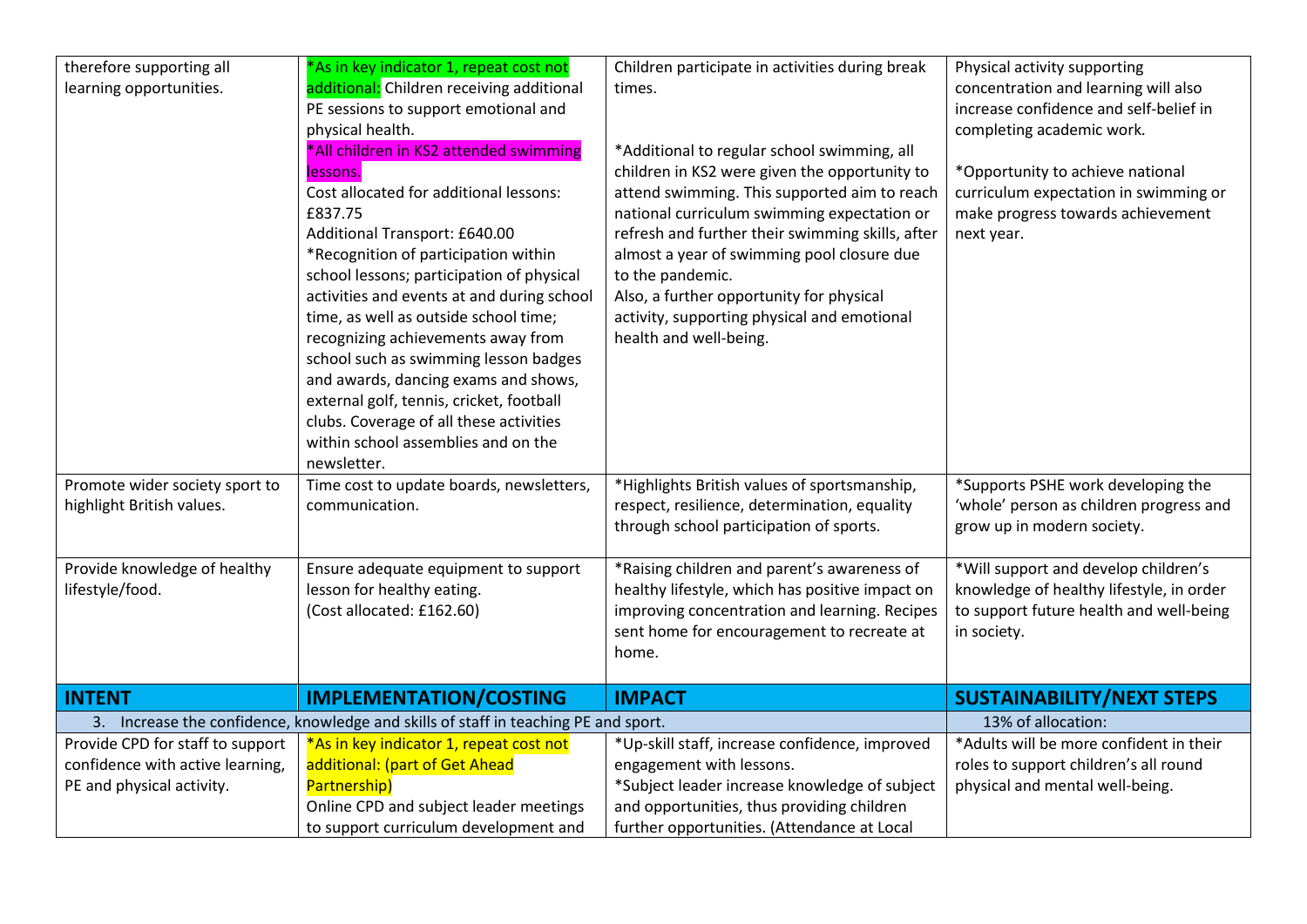|                                                                                                                                                                             | adaptations to feel confident to<br>lead/promote active sessions and sport<br>during pandemic.                                                                                                                                                                     | Authority forums, local area PE conference<br>listening to speaker about building<br>outstanding PE).<br>*Adaptations made to support children's<br>physical activity and emotional well being<br>during the pandemic.                                         | *Children's physical and emotional well<br>being supported despite restrictions due<br>to pandemic.                                                                                                                        |
|-----------------------------------------------------------------------------------------------------------------------------------------------------------------------------|--------------------------------------------------------------------------------------------------------------------------------------------------------------------------------------------------------------------------------------------------------------------|----------------------------------------------------------------------------------------------------------------------------------------------------------------------------------------------------------------------------------------------------------------|----------------------------------------------------------------------------------------------------------------------------------------------------------------------------------------------------------------------------|
| Provide CPD for staff to build<br>confidence planning and<br>delivering PE sessions.                                                                                        | Booked sessions with schools PE expert<br>to support/team teach for half a term.<br>£1000                                                                                                                                                                          | *Postponed due to sickness of trainer.<br>Will be carried over to next academic year.                                                                                                                                                                          |                                                                                                                                                                                                                            |
| <b>INTENT</b>                                                                                                                                                               | <b>IMPLEMENTATION/COSTING</b>                                                                                                                                                                                                                                      | <b>IMPACT</b>                                                                                                                                                                                                                                                  | <b>SUSTAINABILITY/NEXT STEPS</b>                                                                                                                                                                                           |
|                                                                                                                                                                             | 4. Broaden the experience and skills of a range of sports and activities offered to children.                                                                                                                                                                      |                                                                                                                                                                                                                                                                | 25% of allocation:                                                                                                                                                                                                         |
| Increase the opportunities for<br>children to be active outside the<br>curriculum.                                                                                          | *As in key indicator 1, repeat cost not<br>additional: Events in school.<br>*As in key indicator 2, repeat cost, not<br>additional: Co-ordinator to plan and hold<br>events in school and local cluster: (part of<br><b>Get Ahead Partnership - school events)</b> | In school, online and virtual: range of activities<br>and events allowing all children opportunity to<br>participate in a range of activities: including<br>cross country, fitness exercise, team building<br>challenges, football, cricket, netball and more. | *Giving a variety of opportunities or<br>tasters for different activities allows<br>children the opportunity to try different<br>activities, to find something they enjoy<br>and will continue to participate in.          |
| Broaden the variety of activities<br>offered and promote physical<br>activity for emotional health as<br>well as physical well being, just<br>prior to the summer holidays. | Dedicated sports week participating in a<br>range of different activities.<br>Some individual suppliers for specific<br>sports and activities or part of the *GAT<br>(*As in key indicator 1, repeat cost not<br>additional)<br>Golf £400                          | Children tried a variety of activities and<br>engaged physically: golf, street dance, netball,<br>rugby, archery.<br>Enjoyment from all, with feedback about<br>favoured activities.                                                                           | *Supporting and signposting activities on<br>offer in the local area to encourage<br>continued physical engagement.<br>*Supporting tasters ready for<br>opportunities for extra-curricular clubs in<br>the autumn term.    |
| Purchase new equipment to<br>support engagement and<br>enjoyment.                                                                                                           | *Rolling programme to replace<br>equipment<br>£1090.24                                                                                                                                                                                                             | *Allow opportunity for quality lesson and<br>experience using appropriate equipment,<br>further promoting the importance the school<br>puts on participation in physical activity.                                                                             | *Rolling programmes to replace<br>equipment allows children access to up<br>to date and new equipment, which<br>children want to use, therefore more<br>active during break times and<br>engagement in quality PE lessons. |